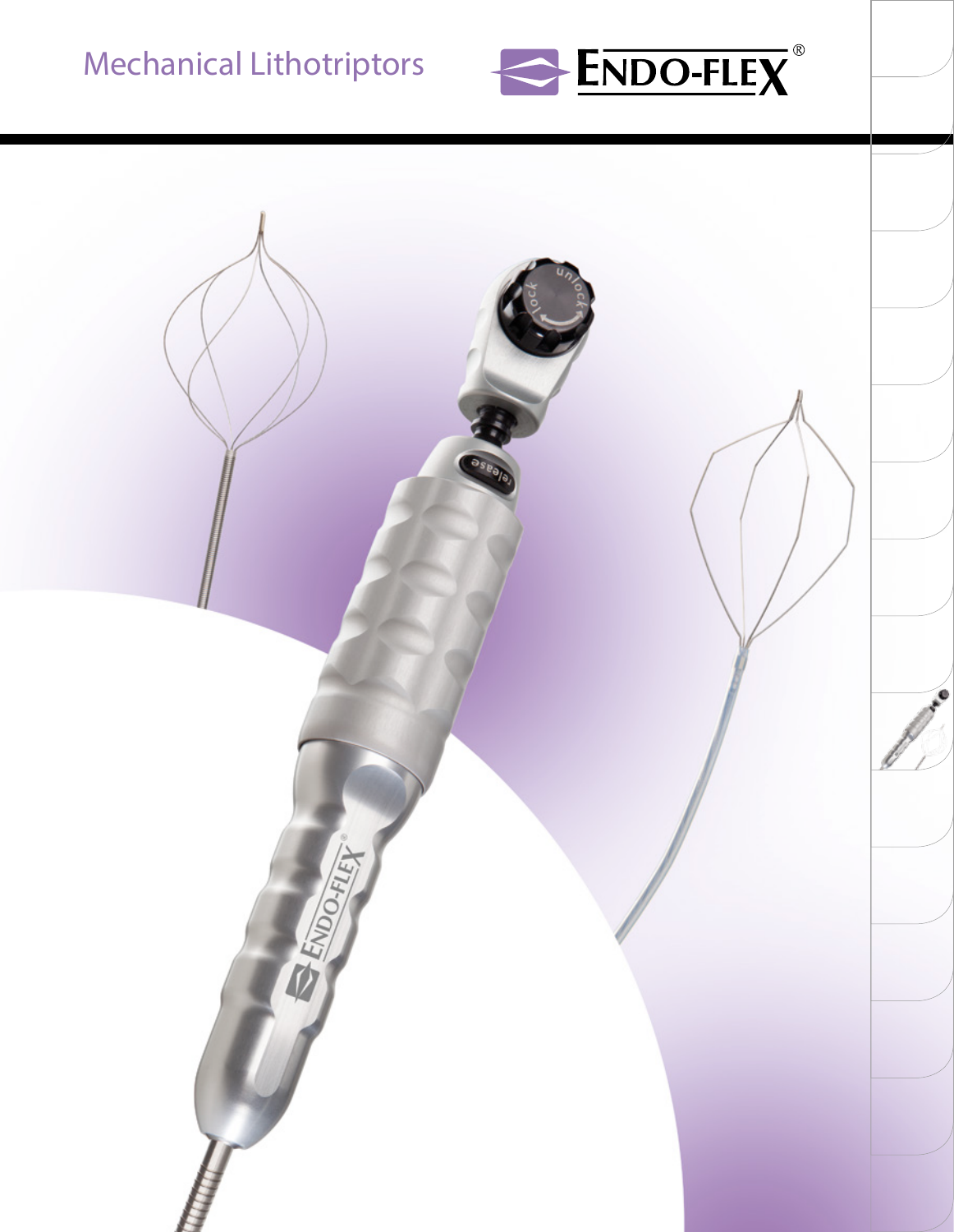

## **Mechanical Lithotriptor Set Type III**

- Combination of methodical and emergency lithotriptor in one device.
- Easy handling by unique spiral and traction cable fixation.
- Compatible to all common ENDO-FLEX Lithotripsy baskets.



| Order No. | Mechanical Lithotriptor Set Type III                   |
|-----------|--------------------------------------------------------|
| 120 610   | 1 x storage case                                       |
|           | 1 x Lithotripsy handle                                 |
|           | 2 x stainless steel spiral Ø 2.6 mm / length 195 cm    |
|           | 1 x stainless steel spiral Ø 4.0 mm / length 100 cm    |
|           | 1 x basket, Ø 2.6 mm, 4 wires, basket type, size 50 mm |
|           | 1 x basket, Ø 2.6 mm, 4 wires, basket type, size 60 mm |
|           | 1 x basket, Ø 2.6 mm, 4 wires, basket type, size 70 mm |

## Alternatively to above complete set also available:

Order No.

| 120 611 Lithotripsy handle                    |
|-----------------------------------------------|
| 1 x Spiral $\emptyset$ 2.6 mm / length 195 cm |
| 1 x Spiral $\emptyset$ 4.0 mm / length 100 cm |